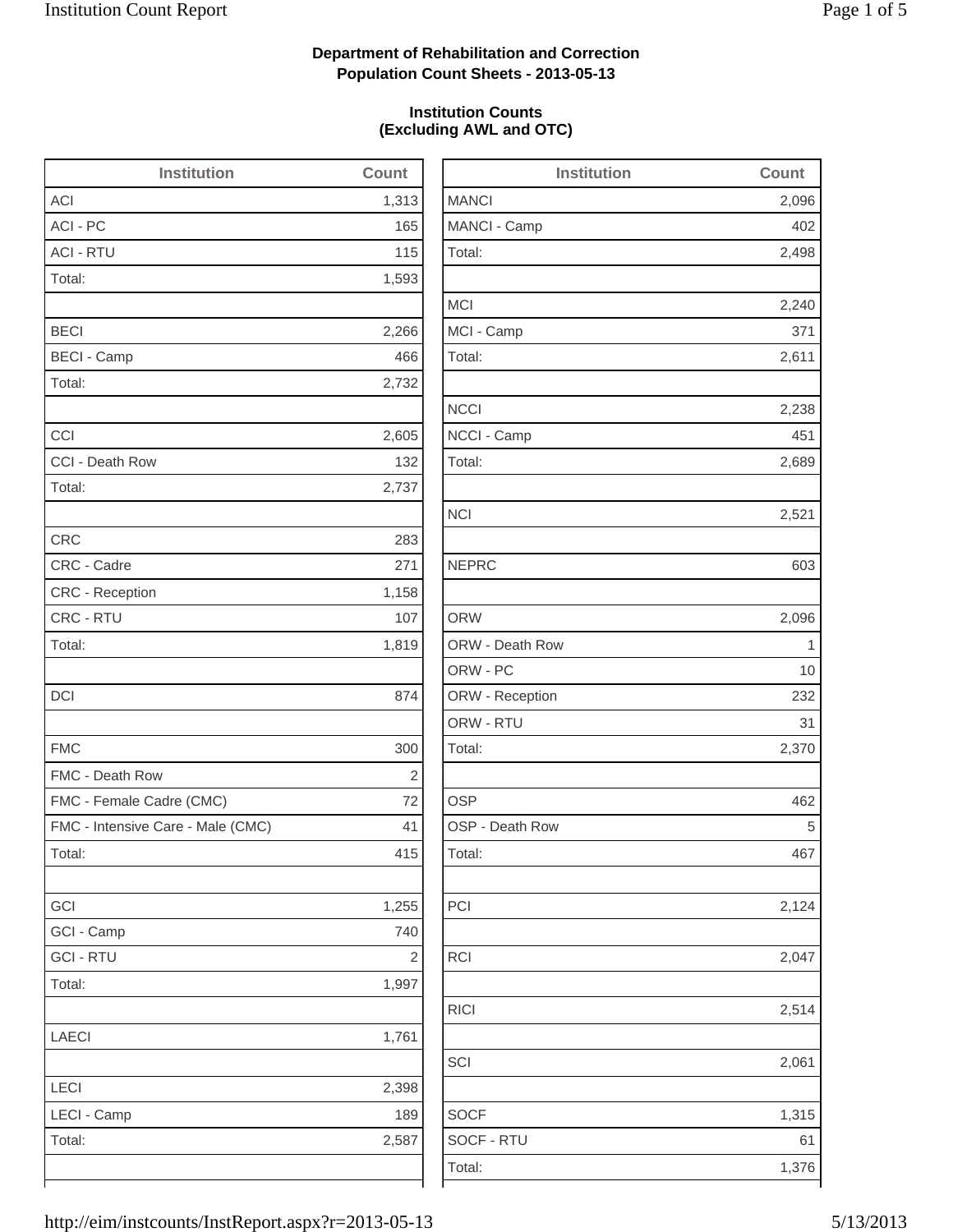## Institution Count Report Page 2 of 5

| LOCI                 | 2,272 |
|----------------------|-------|
|                      |       |
| <b>LORCI</b>         | 137   |
| <b>LORCI - Cadre</b> | 243   |
| LORCI - Reception    | 1,075 |
| Total:               | 1,455 |
|                      |       |
| <b>MACI</b>          | 937   |
| MACI - Minimum       | 1,401 |
| MACI - Youth         | 32    |
| Total:               | 2,370 |

|                  | <b>Total Population:</b> | 50,232 |
|------------------|--------------------------|--------|
| Total:           |                          | 1,426  |
| <b>WCI - RTU</b> |                          | 51     |
| <b>WCI</b>       |                          | 1,375  |
|                  |                          |        |
| <b>TOCI</b>      |                          | 1,253  |
| <b>TCI</b>       |                          | 1,060  |
|                  |                          |        |

\* The Total Population includes 39 Offenders with Reason Codes 30 & 31.

\*\* The Total Population includes 23 Offenders with Reason Code 0A.

#### **Male Population by Security Level (Include AWL and Exclude OTC)**

| $\frac{1}{2}$ . The contract of $\frac{1}{2}$ |                   |             |            |          |              |
|-----------------------------------------------|-------------------|-------------|------------|----------|--------------|
| <b>Security Level</b>                         |                   | <b>Body</b> | <b>AWL</b> | $(-OTC)$ | <b>Total</b> |
| Total Levels 3,4,5                            |                   | 14.300      | 37         | 117      | 14,220       |
| Total Levels 2                                |                   | 17.662      | 81         | 136      | 17,607       |
| Total Levels 1                                |                   | 14.202      | 82         | 90       | 14,194       |
| Total Death Row                               |                   | 140         |            |          | 141          |
|                                               | <b>Total Male</b> | 46,304      | 201        | 343      | 46,162       |

#### **Female Population by Institution (Include AWL and Exclude OTC)**

| $(110144C)$ and $210144C$          |             |             |              |
|------------------------------------|-------------|-------------|--------------|
| <b>Body</b>                        | <b>AWL</b>  | $(-OTC)$    | <b>Total</b> |
| 2                                  | $\mathbf 0$ | 0           | 2            |
| 874                                | 5           | 3           | 876          |
| 5                                  | 3           | 0           | 8            |
| 72                                 | 2           | $\mathbf 0$ | 74           |
| 603                                | 8           | 2           | 609          |
| 2,096                              | 32          | 31          | 2,097        |
| 1                                  | $\mathbf 0$ | 0           |              |
| 10                                 | $\mathbf 0$ | $\Omega$    | 10           |
| 232                                | $\mathbf 0$ | 0           | 232          |
| 31                                 | $\mathbf 0$ | $\Omega$    | 31           |
| <b>Total Female</b><br>3,926       | 50          | 36          | 3,940        |
| <b>Total Population:</b><br>50,230 | 251         | 379         | 50,102       |
|                                    |             |             |              |

#### **Male Population by Institution: Security Levels 3, 4, 5 (Include AWL and Exclude OTC)**

| (include AVVL and Exclude OTC) |             |            |        |         |
|--------------------------------|-------------|------------|--------|---------|
| Institution                    | <b>Body</b> | <b>AWL</b> | (-OTC) | ™otal ∟ |
| ACI                            | 29          |            |        | 29      |
|                                |             |            |        |         |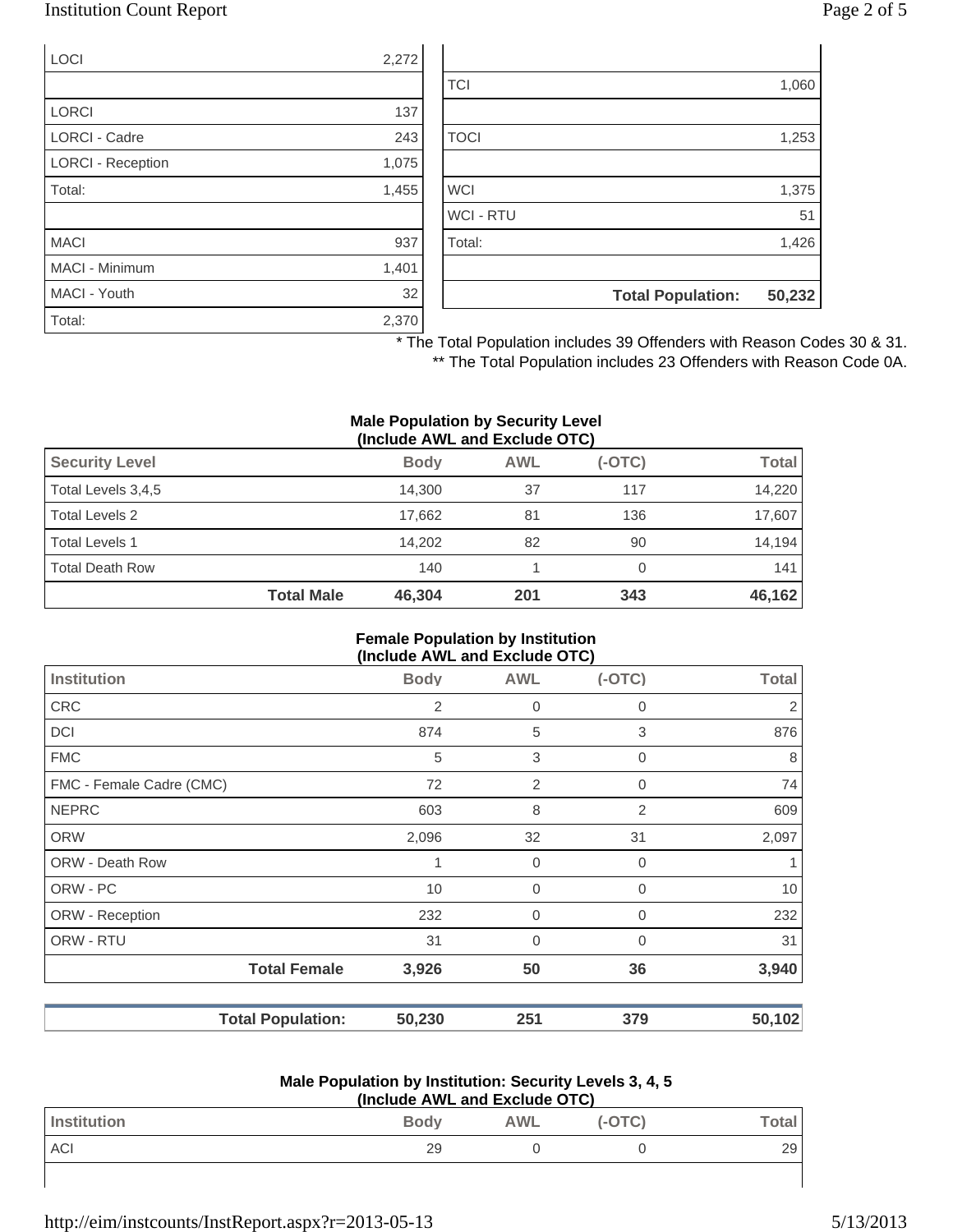# Institution Count Report Page 3 of 5

| Total Levels 3, 4, 5                 | 14,300               | $37\,$                          | 117                 | 14,220               |
|--------------------------------------|----------------------|---------------------------------|---------------------|----------------------|
| WCI - RTU                            | 51                   | $\mbox{O}$                      | $\mathbf 0$         | 51                   |
| WCI                                  | 1,284                | $\mathsf{O}\xspace$             | $\overline{7}$      | 1,277                |
| <b>TOCI</b>                          | 1,210                | $\sqrt{2}$                      | 5                   | 1,207                |
| <b>TCI</b>                           | 983                  | $\ensuremath{\mathsf{3}}$       | 5                   | 981                  |
| SOCF - RTU                           | 61                   | $\mathbf 0$                     | $\mathsf{O}\xspace$ | 61                   |
| SOCF                                 | 1,315                | $\mathbf 1$                     | $\overline{4}$      | 1,312                |
| SCI                                  | 19                   | $\mbox{O}$                      | $\mathsf{O}\xspace$ | 19                   |
| $\ensuremath{\mathsf{R}\mathsf{IC}}$ | $30\,$               | $\mathbf 0$                     | $\overline{2}$      | 28                   |
| <b>RCI</b>                           | 1,985                | $\,6\,$                         | 13                  | 1,978                |
| PCI                                  | 62                   | $\sqrt{2}$                      | $\mathbf 0$         | 64                   |
| <b>OSP</b>                           | 462                  | $\mathbf 0$                     | $\,$ 3 $\,$         | 459                  |
| <b>NCI</b>                           | 58                   | $\mbox{O}$                      | $\mathbf 0$         | 58                   |
| <b>NCCI</b>                          | 38                   | $\mathbf 0$                     | $\mathbf 0$         | 38                   |
| MCI                                  | 11                   | $\mbox{O}$                      | $\mathbf 0$         | 11                   |
| <b>MANCI</b>                         | 1,985                | $\overline{\mathcal{I}}$        | 10                  | 1,982                |
| MACI - Youth                         | 18                   | $\mathbf 0$                     | $\mathbf 1$         | 17                   |
| <b>MACI</b>                          | 45                   | $\mbox{O}$                      | $\mathbf 0$         | 45                   |
| <b>LORCI - Reception</b>             | 791                  | $\mathbf{1}$                    | $\mathbf 0$         | 792                  |
| <b>LORCI - Cadre</b>                 | 230                  | $\mbox{O}$                      | $\mathbf 0$         | 230                  |
| LORCI                                | 81                   | $\,$ 5 $\,$                     | 32                  | 54                   |
| LOCI                                 | $\,6\,$              | $\boldsymbol{0}$                | $\mathbf 0$         | $\,6$                |
| LECI                                 | 2,261                | $\overline{4}$                  | 19                  | 2,246                |
| LAECI                                | 11                   | $\sqrt{2}$                      | $\mathbf 0$         | 13                   |
| GCI                                  | 10                   | $\mathbf 0$                     | $\mathbf 0$         | 10                   |
| FMC - Intensive Care - Male (CMC)    | $\mathsf 9$          | $\mbox{O}$                      | $\mathbf 0$         | $\mathbf 9$          |
| <b>FMC</b>                           | 13                   | $\mathbf 0$                     | $\mathbf 0$         | 13                   |
| CRC - RTU                            | 86                   | $\mbox{O}$                      | $\mathbf 0$         | 86                   |
| CRC - Reception                      | 660                  | $\sqrt{2}$                      | $\,8\,$             | 654                  |
| CRC - Cadre                          | 226                  | $\boldsymbol{0}$                | $\mathbf 0$         | 226                  |
| CRC                                  | 128                  | $\mathbf{1}$                    | $\overline{7}$      | 122                  |
| CCI<br>CCI - Death Row               | 12<br>$\overline{4}$ | $\mathbf 1$<br>$\boldsymbol{0}$ | 1<br>$\mathbf 0$    | 12<br>$\overline{4}$ |
| <b>BECI</b>                          | 35                   | $\boldsymbol{0}$                | $\mathbf 0$         | 35                   |
| ACI - PC                             | 91                   | $\mathbf 0$                     | $\mathbf 0$         | 91                   |
|                                      |                      |                                 |                     |                      |

#### **Male Population by Institution: Security Level 2 (Include AWL and Exclude OTC)**

| \:::v:wwv / \:: = \::w =/\\:wwv \ : \ ; |             |            |          |              |
|-----------------------------------------|-------------|------------|----------|--------------|
| Institution                             | <b>Body</b> | <b>AWL</b> | $(-OTC)$ | <b>Total</b> |
| ACI                                     | 627         | 6          |          | 633          |
| ACI - PC                                | 49          |            |          | 49           |
| <b>ACI - RTU</b>                        | 76          |            |          | 76           |
| <b>BECI</b>                             | 1,553       |            | 13       | 1,548        |
|                                         |             |            |          |              |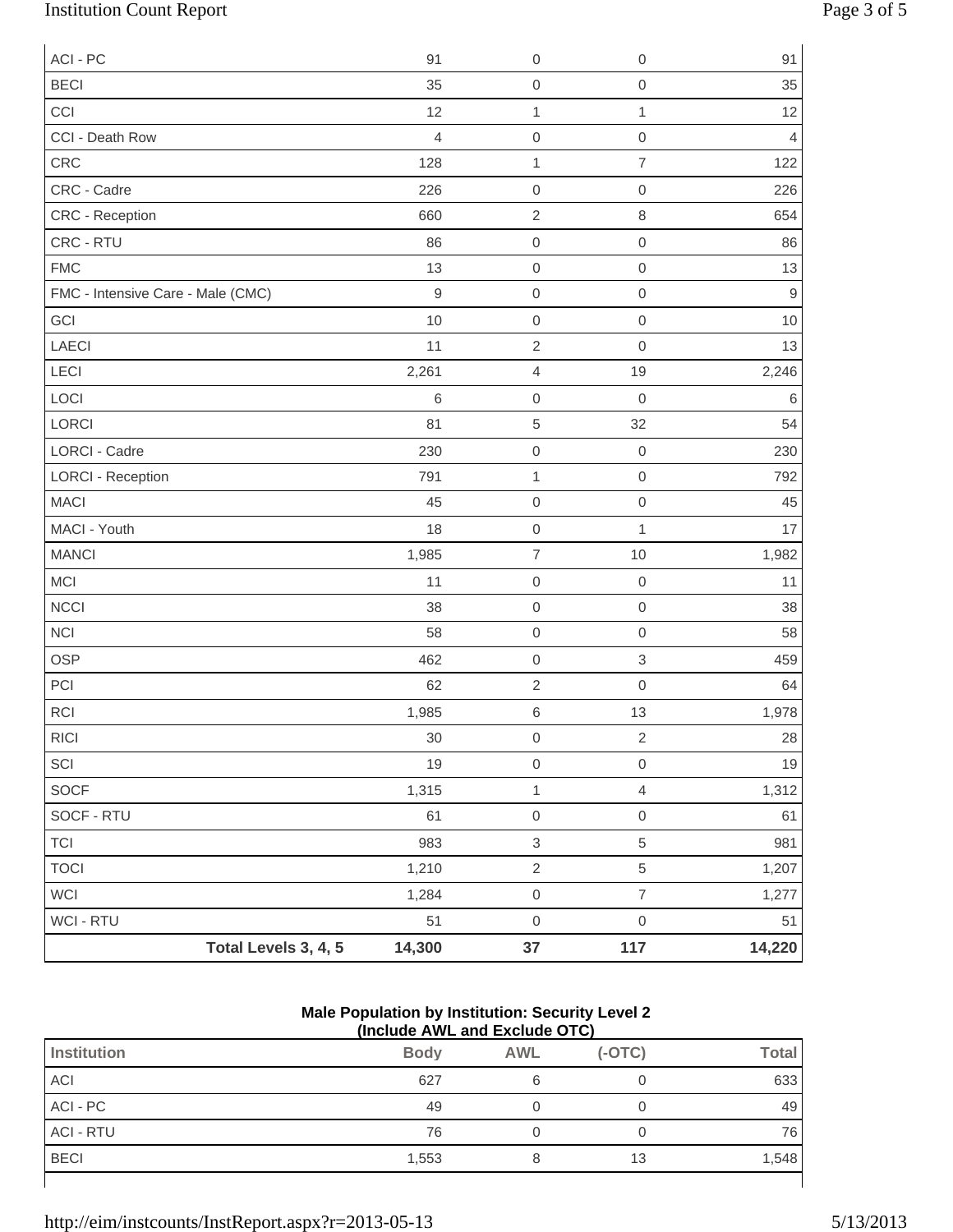# Institution Count Report Page 4 of 5

| CCI                               |                      | 1,890          | $\,8\,$                   | 12               | 1,886        |
|-----------------------------------|----------------------|----------------|---------------------------|------------------|--------------|
| CRC                               |                      | 101            | $\sqrt{2}$                | $\overline{4}$   | 99           |
| CRC - Cadre                       |                      | 39             | $\mathbf 0$               | $\mathbf 0$      | 39           |
| CRC - Reception                   |                      | 296            | $\boldsymbol{0}$          | $\,8\,$          | 288          |
| CRC - RTU                         |                      | 13             | $\mathbf 0$               | $\mathbf 0$      | 13           |
| <b>FMC</b>                        |                      | 27             | $\boldsymbol{0}$          | $\mathbf 0$      | 27           |
| FMC - Intensive Care - Male (CMC) |                      | 17             | $\boldsymbol{0}$          | $\mathbf 0$      | 17           |
| GCI                               |                      | 832            | $\ensuremath{\mathsf{3}}$ | 3                | 832          |
| GCI - Camp                        |                      | 1              | $\boldsymbol{0}$          | $\mathbf 0$      | 1            |
| LAECI                             |                      | 1,407          | $\sqrt{2}$                | 12               | 1,397        |
| LECI                              |                      | 125            | $\mathsf{O}\xspace$       | $\boldsymbol{0}$ | 125          |
| LOCI                              |                      | 1,330          | $\sqrt{5}$                | 11               | 1,324        |
| LORCI                             |                      | 39             | $\sqrt{4}$                | $\,$ 6 $\,$      | 37           |
| <b>LORCI - Cadre</b>              |                      | 11             | $\boldsymbol{0}$          | $\mathbf 0$      | 11           |
| <b>LORCI - Reception</b>          |                      | 149            | $\mbox{O}$                | $\mathbf 0$      | 149          |
| <b>MACI</b>                       |                      | 892            | $\mathbf{1}$              | $\,$ 3 $\,$      | 890          |
| MACI - Youth                      |                      | 14             | $\boldsymbol{0}$          | $\mathbf 0$      | 14           |
| <b>MANCI</b>                      |                      | 98             | $\mathsf{O}\xspace$       | $\mathbf{1}$     | 97           |
| MANCI - Camp                      |                      | $\overline{2}$ | $\boldsymbol{0}$          | $\mathbf 0$      | $\mathbf 2$  |
| MCI                               |                      | 1,882          | $\,$ 5 $\,$               | 13               | 1,874        |
| MCI - Camp                        |                      | $\mathbf{1}$   | $\mathbf 0$               | $\boldsymbol{0}$ | $\mathbf{1}$ |
| <b>NCCI</b>                       |                      | 1,329          | $\,8\,$                   | 8                | 1,329        |
| NCCI - Camp                       |                      | $\mathbf{1}$   | $\mathsf{O}\xspace$       | $\mathbf 0$      | 1            |
| <b>NCI</b>                        |                      | 1,928          | $\overline{5}$            | 23               | 1,910        |
| PCI                               |                      | 890            | 14                        | $\mathsf 3$      | 901          |
| <b>RCI</b>                        |                      | 62             | $\mbox{O}$                | $\mathbf 0$      | 62           |
| RICI                              |                      | 565            | $\overline{4}$            | 5                | 564          |
| SCI                               |                      | 1,211          | $\sqrt{5}$                | 11               | 1,205        |
| <b>TCI</b>                        |                      | 72             | $\mbox{O}$                | $\boldsymbol{0}$ | 72           |
| <b>TOCI</b>                       |                      | 43             | $\mathsf{O}\xspace$       | $\mathbf 0$      | 43           |
| WCI                               |                      | 90             | $\mathbf{1}$              | $\mbox{O}$       | 91           |
|                                   | <b>Total Level 2</b> | 17,662         | 81                        | 136              | 17,607       |

#### **Male Population by Institution: Security Level 1 (Include AWL and Exclude OTC)**

| ,<br>.             |             |               |          |              |
|--------------------|-------------|---------------|----------|--------------|
| Institution        | <b>Body</b> | <b>AWL</b>    | $(-OTC)$ | <b>Total</b> |
| ACI                | 657         | 2             |          | 658          |
| ACI - PC           | 25          | 0             | 0        | 25           |
| <b>ACI - RTU</b>   | 39          | 0             | 0        | 39           |
| <b>BECI</b>        | 677         | 8             | 8        | 677          |
| <b>BECI</b> - Camp | 466         | 0             | 0        | 466          |
| CCI                | 703         | $\mathcal{P}$ | っ        | 703          |
| CRC                | 52          |               | 2        | 51           |
|                    |             |               |          |              |